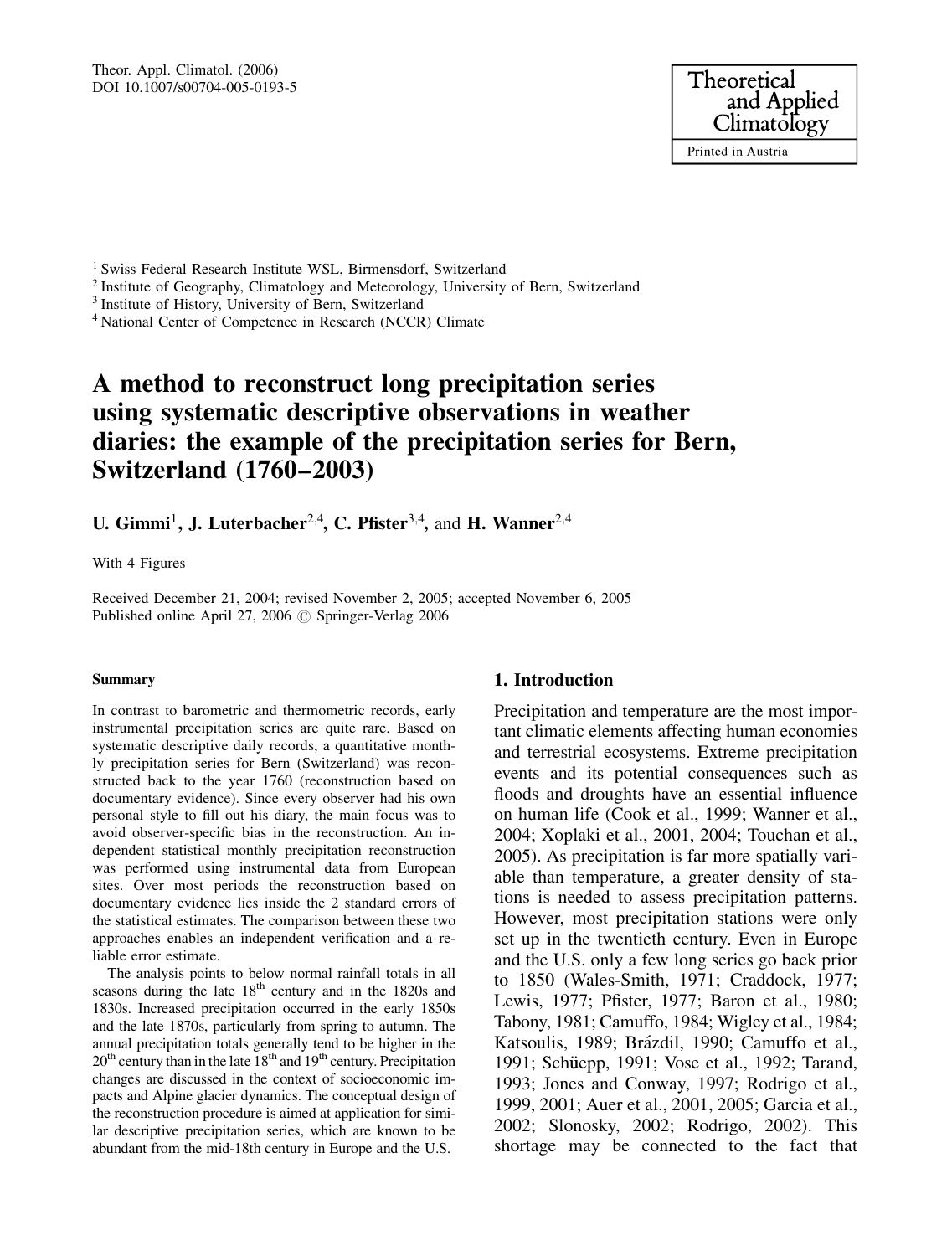rain-gauges – unlike thermometers and barometers – were not standardized and manufactured in large quantities in the eighteenth and early nineteenth century. They still had to be designed by local craftsmen as it is known for the Economic Society of Bern (Pfister, 1975). This fact agrees well with the observation that raingauges are rarely found in collections of ancient meteorological instruments in museums. In consequence of this scarcity of continuous measurements of precipitation in the early instrumental period, the EU project IMPROVE (Improved Understanding of Past Climatic Variability from Early Daily European Instrumental Sources) which aimed at improving past climatic variability from early daily instrumental sources just focussed on air-pressure and air-temperature. It did not include early instrumental series of precipitation (Camuffo and Jones, 2002). In sum, little is known about precipitation patterns in the ''Little Ice Age'' or even in the period prior to a substantial anthropogenic forcing in the twentieth century (Bradley and Jones, 1993; Lean et al., 1995; Mann et al., 1998).

Apart from studies dealing with local to regional precipitation variability based on station information, there are numerous studies using natural proxy information (e.g. tree-ring or dendroclimatic data) and documentary proxy evidence to reconstruct past variations of precipitation. Till and Guiot (1990) published a 900-year dendroclimatic reconstruction of October–September precipitation for different areas in Morocco. In a similar way, Touchan et al. (1999) developed a reconstruction of October–May precipitation for southern Jordan back to 1600. D'Arrigo and Cullen (2001) presented a 350-year dendroclimatic reconstruction of February–August precipitation for central Turkey. Akkemik et al. (2005) used oak trees to reconstruct March–June precipitation in the western Black Sea region of Turkey. Akkemik and Aras (2005) reconstructed April–August precipitation (1689–1994) for the southern part of central Turkey region by using tree-rings. Touchan et al. (2003) used tree-ring data from south-western Turkey to reconstruct May–June precipitation several centuries back in time. Touchan et al. (2005) recently published a several hundred years old May–August precipitation series for the southeastern Mediterranean area. Saz (2004) reconstructed seasonal

precipitation for northwestern Spain using treering information. Masson-Delmotte et al. (2005) describe the changes in European precipitation seasonality and in drought frequencies revealed by a four-century-long tree-ring isotopic record from western France. Based on fir tree-rings Brázdil et al. (2002) published a reconstruction of March–July precipitation for southern Moravia (Czech Republic) back to the  $14<sup>th</sup>$  century. Wilson et al. (2005) presented a 500-year dendroclimatic reconstruction of March–August precipitation for the Bavarian Forest region (Germany). Pauling et al. (2005) and Luterbacher et al. (2006) review the available precipitation reconstructions based on natural proxies for Europe and the Mediterranean, respectively.

Brázdil (1996) presented a quantitative interpretation of decadal precipitation in the Czech Lands based on precipitation indices. A similar approach for the  $16<sup>th</sup>$  century in Central Europe was published by Pfister and Brázdil (1999). Pfister (1999) presented monthly and seasonal precipitation indices for Switzerland for a couple of centuries. Precipitation indices for Germany were developed by Glaser (2001). Using documentary and early instrumental data Brázdil et al. (2003) presented a precipitation reconstruction for the Czech Lands based on the number of precipitation days. Barriendos (1997) used rogation ceremony records for climatic reconstructions for Catalonia, north-eastern Spain. Rodrigo et al. (1999, 2001) reconstructed seasonal precipitation records for Andalusia (Spain) for several centuries using documentary evidence. Alcoforado et al. (2000) and Xoplaki et al. (2001) used a variety of different documentary proxy information to derive monthly precipitation indices for the period 1675–1715 for Portugal and Greece. Precipitation in the Canary Islands has been reconstructed through the use of agricultural records for the period 1595–1836 (García Herrera et al., 2003). Brázdil et al. (2005) revised the present knowledge and potential of documentary proxy data for past European climate reconstructions.

Systematic daily weather observations are known to be abundant from the mid-eighteenth century in Europe and the U.S., because such notes on the daily weather were usually made alongside with early instrumental observations. In order to examine long-term precipitation we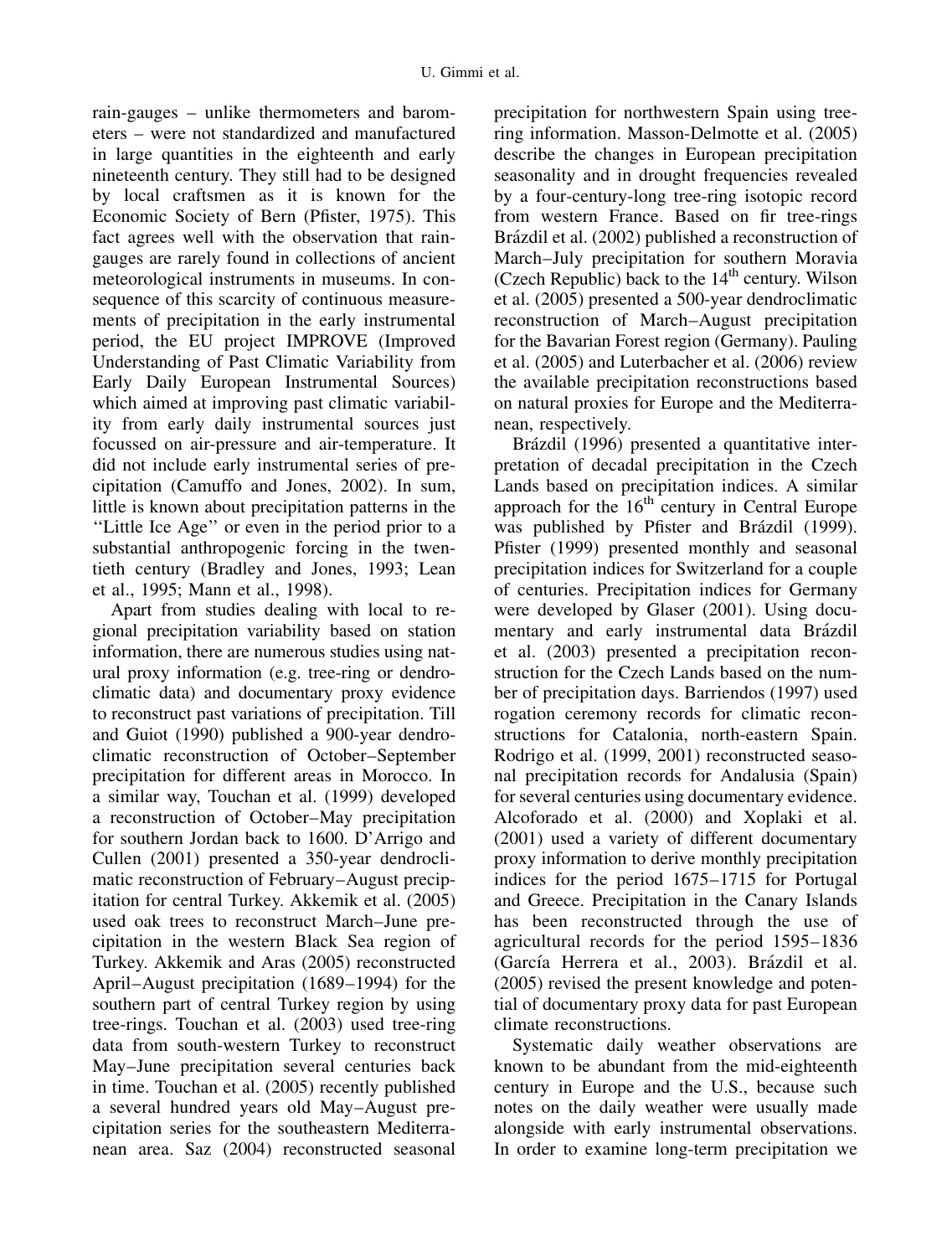depend on additional non-instrumental sources (e.g. Druckenbrod et al., 2003). Werner and Gerstengarbe (2003) showed from a twentieth century data-set that subjectively registered data such as the ''type of precipitation'' have a strong correlation with measured parameters. This articles uses and adapts their approach to set up a 240 year long precipitation series for Bern.

In Sect. 2 we present the documentary data and the reconstruction methods. The detailed description of the reconstruction procedures is on the focus of this paper in order to make it applicable to similar precipitation observation series. The seasonal precipitation series of Bern from 1760 to 2003 are represented in Sect. 3. The analysis of the seasonal low frequency precipitation patterns is linked with socioeconomic impacts and connections to glacier dynamics. Further we provide a critical interpretation of the results (Sect. 4). Finally we sum up the major findings and give an outlook on further possible investigations (Sect. 5).

## 2. Data and approach

## 2.1 Data description

Metadata are fundamental not only to correct, homogenise and interpret documentary and instrumental data, but also to distinguish variations in observation methodology from real climate changes (e.g. Schmith et al., 1997; Camuffo and Jones, 2002).

The Swiss Meteorological Institute started its continuous daily observations in Bern only in 1864. Fortunately, daily weather records were registered from different observers with several gaps from 1760 to 1863 (Fig. 1). The records include measurements of temperature and air pressure on



Fig. 1. Observation sites in Bern from 1760 to 1863 (Map source: Kartensammlung Geographisches Institut der Universität Bern)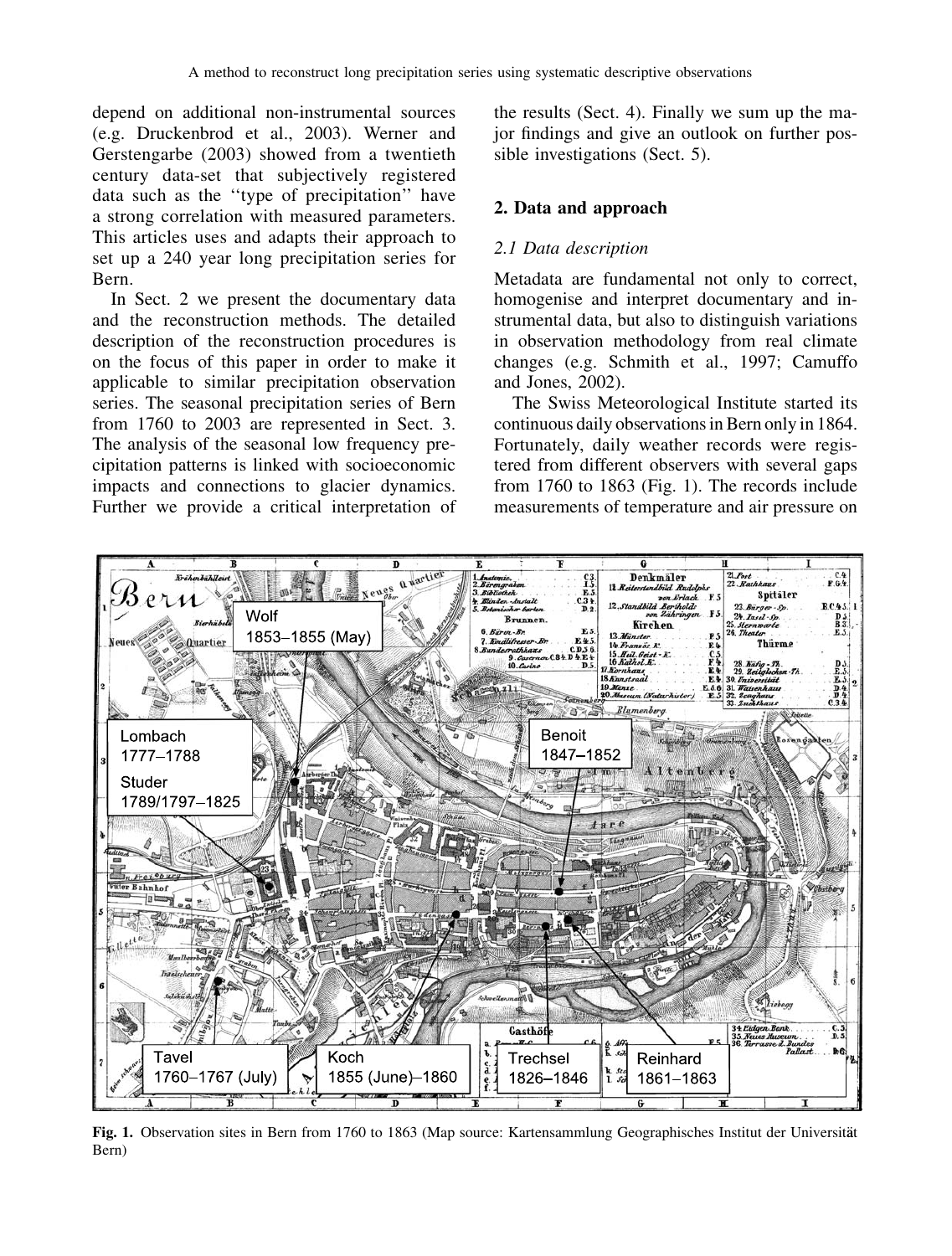the one hand and descriptive information about precipitation, wind and exceptional weather phenomena on the other hand. This work deals with the qualitative precipitation records.

In 1759 the Economic Society of Bern set up a regional climatic observation network. Six stations located mainly in western Switzerland measured barometric pressure, temperature and precipitation while two others just recorded temperature and barometric pressure. As far as we know this was the first network worldwide equipped with standardized instruments and taking standardized observations (Pfister, 1975). The observations were published in the ,,Abhandlungen und Beobachtungen der Okonomischen Gesellschaft Bern", which was the journal of the society.

Most members of the local nobility moved to their country estates in summer, which was unfavourable for making continuous weather registrations at the same place. The manor of Franz Jakob von Tavel (1725–1799) at Monbijou was opportune to this respect, because it was located only about 1.3 km SW of the Clocktower, which is the heart of the town. Von Tavel was unmarried and he remained on his estate all year long. He started his observations in January 1760. When the Economic Society was severely criticized by the authorities in summer 1766, von Tavel ceased to make his measurements. Later on, he became bankrupt and died in Paris (Pfister, 1975). Around 1770 the meteorological network of the society had almost collapsed.

Around 1776 the activities of the Society were relaunched. From the beginning of 1777 Karl Lombach, who was the secretary of the Town Hospital, began to take regular measurements of barometric pressure and temperature as well as precipitation observations. Like von Tavel he was unmarried. In 1789 Lombach ceased to make his measurements, as he had alienated from the Society (Pfister, 1975).

Samuel Studer (1757–1834) was perhaps the most enthusiastic meteorological observer. This is illustrated by the following episode: When he drove to his wedding he let the coach pause at the Town Hospital in order to make his observations (Häberli, 1959). In his observations he already distinguished different types of clouds and he made first attempts to realize synoptic reconstructions of atmospheric pressure and temperature. Studer started his observations in 1779. In 1789 he got the parish of Büren (about  $22 \text{ km}$ ) bee-line from Bern). In 1797 he returned to Bern and continued his records. Observation gaps above all in late summer and autumn were inevitable during his numerous expeditions in the Alps.

From 1826 to 1846 records were made by Johann Friedrich Trechsel (1770–1849) who was born as the youngest of 12 children of a butcher in the small town of Burgdorf. The young Trechsel made his living by giving lessons to individuals. Later on he became a parson, which at that time, was the only career a young intellectual could take. In 1805 he was elected Professor of mathematics of the ''Hohe Schule'' which was the forerunner of the University. He engaged himself in practical activities such as a trigonometrical survey of the Canton and in regularly taking meteorological observations (Sammlung, 1884). In 1834 he got a chair at the newly founded University in Bern (Dozenten, 1984). Trechsels assistant Gottlieb Benoit continued the observations from 1847 until 1852. From 1844 to 1863 the weather observations were established under the patronage of the 'Naturforschende Gesellschaft in Bern' (Graf, 1886) and were published in ''Mittheilungen der Naturfoschenden Gesellschaft zu Bern'' which was the journal of this society.

The next observer was Rudolf Wolf (1816–1893). In 1839 he got a position as a grammar school teacher for mathematics and physics in Bern. He became professor of astronomy there in 1844. 1847 he became a lecturer for mathematics and director of the observatory at the University of Bern. In 1855 he accepted a professorship of astronomy at both the University of Zürich and the Federal Technical University (ETH) in Zürich. He became world famous for discovering the relationship between the number of sunspots and geomagnetism. After his departure to Zürich his assistant Johann Rudolf Koch (1832–1891) took over Wolf's jobs as lecturer and the work at the observatory. Koch continued the weather observations from June 1855 until 1860.

The last part of the records was accomplished by Heinrich Reinhardt (1889), the guard of the cathedral's tower where the observation station took place from 1861 to 1863.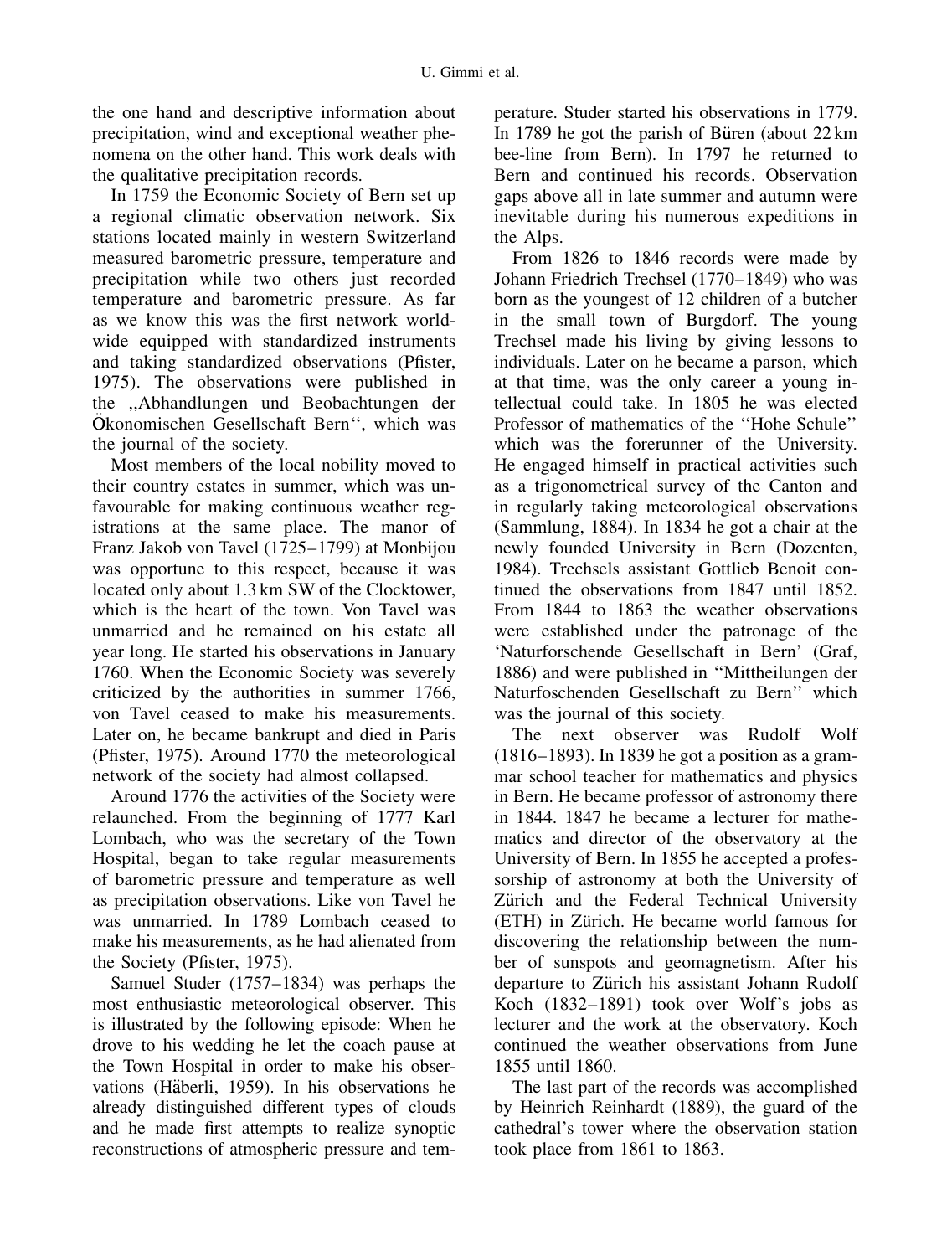Gaps in the observation records (August 1766–1776, 1785 March to June and 1790–1796) were completed with the results of the statistical reconstruction. A critical assessment of the quality of the time series is given in Sect. 4.

All observations described above were published by Rudolf Wolf in the Schweizerische Meteorologische Beobachtungen (SMB, 1864–1880). Wolf used a scheme of abbreviations in order to save space using 11 abbreviation terms instead of the original wording. In doing so he expressed a weak or strong emphasis given by the observer with indices (0 and 2). In a sampled comparison between Wolf's publication and the original documents no essential loss of information was found. Therefore we adopt Wolf's abbreviations for the reconstruction approach. The detailed information about the precipitation character allows establishing 3 precipitation categories according to their estimated precipitation total (see Table 1).

Table 1. Abbreviation of precipitation events and creation of categories according to their expected precipitation total

| Meaning of abbreviation                                        | Category       |
|----------------------------------------------------------------|----------------|
| Snowfall (weak)<br>Rain (weak)<br>Rainy                        | P <sub>0</sub> |
| Drizzle<br>Rain                                                | P <sub>1</sub> |
| Snowfall<br>Hail                                               |                |
| Snowfall (heavy)<br>Rain (heavy)<br>Cloudburst<br>Thunderstorm | P <sub>2</sub> |
|                                                                |                |

Each observer had his personal style which is still evident in Wolf's publication of the records. However, some periods are consistent despite changing observers mainly because a new observer was instructed by his predecessor. This was the case in the observation series of the 'Naturforschende Gesellschaft in Bern'. Other changes of the observer lead to clear changes in the modality of the records. To avoid an observer-specific bias different observerspecific profiles were created. Altogether we differed five periods with consistent observations (Table 2).

## 2.2 Reconstruction procedures

The monthly precipitation totals of Bern were estimated with two different reconstruction techniques. The first approach relates directly to the data from the documentary sources described above (reconstruction based on documentary evidence). It was applied to the 1760–1863 period.

In an independent statistical reconstruction existing time-series of measured station precipitation, temperature and pressure from 174 neighbouring stations all over Europe were used (statistical reconstruction). The comparison between these two reconstructions enables an independent verification and an error estimate (see Sect. 4).

# 2.2.1 Reconstruction based on documentary evidence

For all observer-profiles we calculated the relative part of each precipitation category over all seasons. For that purpose the percentages of the days with observed precipitation for each category were determined. The results for the winter

| Table 2. Classification of periods with observer-specific profiles |  |  |  |  |  |  |
|--------------------------------------------------------------------|--|--|--|--|--|--|
|--------------------------------------------------------------------|--|--|--|--|--|--|

| Profile        | Period               | <b>Observers</b> | Place                      | Altitude (m a.s.l.) |
|----------------|----------------------|------------------|----------------------------|---------------------|
|                | $1760 - 1766$ (July) | F. J. von Tavel  | Manor Monbijou             | $520**$             |
| $\overline{2}$ | 1777-1789            | K. Lombach       | Town Hospital              | $540**$             |
|                | 1789, 1797-1825      | S. Studer        | Town Hospital              | $540**$             |
| 4              | 1826–1846            | J. F. Trechsel   | House 317, 2nd floor       | 548                 |
| $5*$           | 1847-1852            | G. Benoit        | House 174, 2nd floor       | 542                 |
|                | $1853 - 1855$ (May)  | R. Wolf          | Flat below the Observatory | 551                 |
|                | $1855 - 1860$ (June) | J. R. Koch       | Observatory                | 546                 |
|                | 1861–1863 (November) | H. Reinhardt     | Cathedral's tower          | 585                 |
|                |                      |                  |                            |                     |

Naturforschende Gesellschaft in Bern

Altitude estimated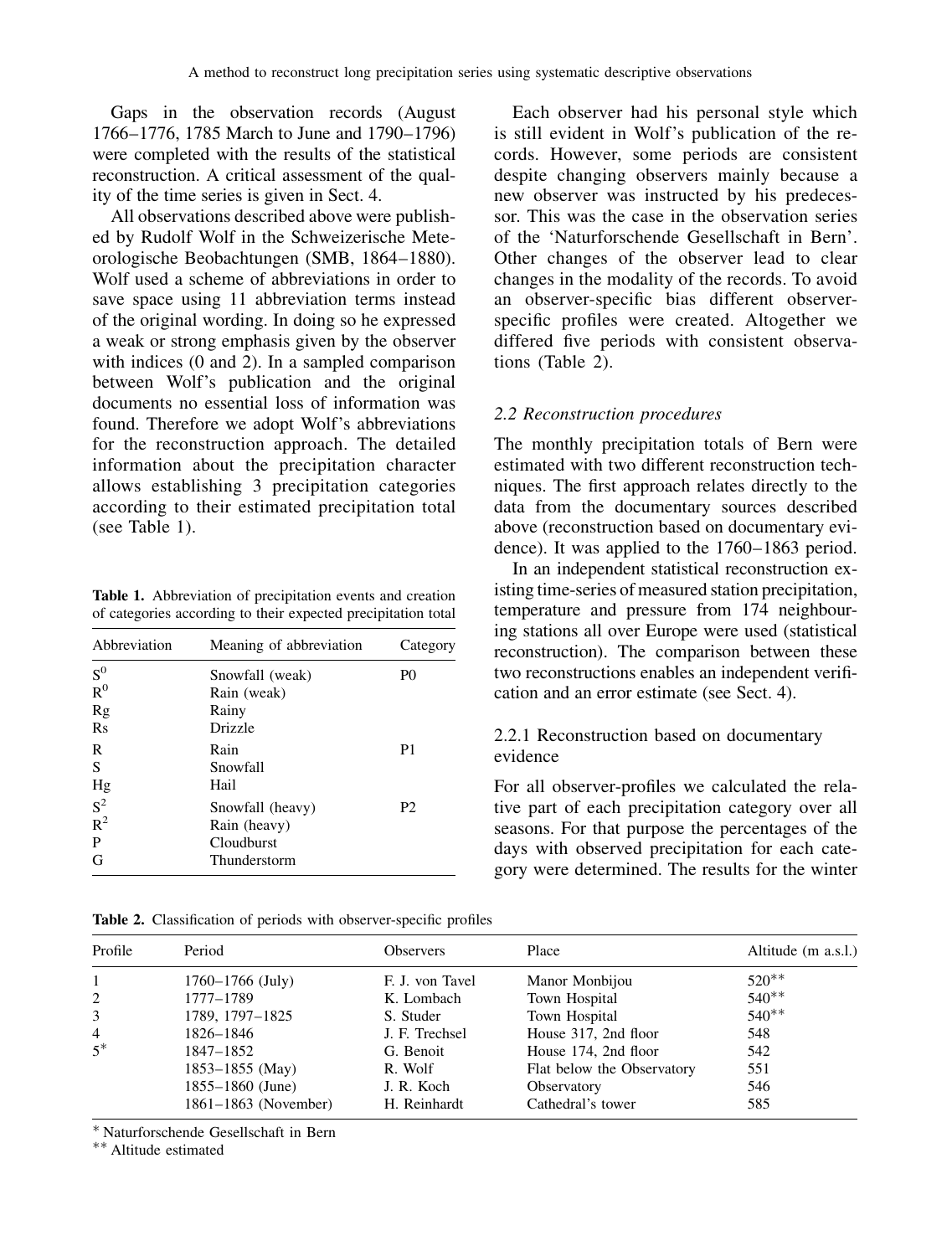|                |      | Profile 1 Profile 2 Profile 3 Profile 4 Profile 5 |      |      |      |
|----------------|------|---------------------------------------------------|------|------|------|
| P <sub>0</sub> | 7.4  | 14.1                                              | 8.5  | 13.4 | 12.9 |
| P1             | 86.3 | 83.8                                              | 91.1 | 80.9 | 80.2 |
| P <sub>2</sub> | 63   | 2.1                                               | 04   | 5.7  | 6.9  |

Table 3. Frequency of precipitation categories for the winter 1760–1863 in % (for profiles see Table 2)

are given in Table 3, where we clearly recognize the considerable differences between the observerprofiles.

With regard to the following precipitation reconstruction the same categories for the calibration period (1864–2003) were created. The reconstruction models were calculated on the basis of a homogenised data set of daily precipitation totals from the actual station Bern-Liebefeld  $(46.5^{\circ} N/07.25^{\circ} E/565 m$  a.s.l.) (Begert et al., 2005). The probability density function of daily precipitation totals follows a gamma distribution (not shown). The data range is limited by zero. This limit was augmented to 0.3 mm because this limit is assumed to be the lowest possible precipitation total perceptible by a human observer. If we adopt the values given in Table 3 to the cumulative probability curve calculated from the data in the calibration period (1864–2003) we get thresholds of each precipitation category for each observer profile (Fig. 2). The threshold values in winter for all profiles are given in Table 4.

The reconstruction based on documentary evidence attempts to estimate the mean monthly



Fig. 2. Cumulative probability of daily precipitation totals in Bern for winter months (1864–2003). The pointed line indicates the determination of threshold values of the precipitation categories (P0, P1, P2) for the observer-profile 1 (Tavel). The dashed line shows the same for observer-profile 2 (Lombach)

Table 4. Precipitation categories and thresholds [mm] according to the observer profiles

|                                                                                                                                        |  | Profile 1 Profile 2 Profile 3 Profile 4 Profile 5 |  |
|----------------------------------------------------------------------------------------------------------------------------------------|--|---------------------------------------------------|--|
| P0 0.3–0.4 0.3–0.6 0.3–0.5 0.3–0.6 0.3–0.6<br>P1 0.5-12.6 0.7-21.9 0.6-33.7 0.7-15.4 0.7-13.9<br>P2 > 12.6 > 21.9 > 33.7 > 15.4 > 13.9 |  |                                                   |  |

precipitation totals from the descriptive in situ observations for Bern for the period 1760–1863. The observer-specific precipitation profiles (Table 4) play a decisive role in this context. In a multiple regression model (e.g. Luterbacher et al., 2002a, b; 2004) we used the three precipitation categories as predictors and the monthly precipitation total as predictand. Taking into account the five different profiles 60 different models were calculated. The models were derived in a calibration period (1864–2003) and applied to the reconstruction period (1760–1863). We renounced to apply the usual procedure with a subdivision in a calibration and verification period. The coefficient of determination  $(R^2)$  was calculated over the period 1864–2000 (not shown).

#### 2.2.2 Statistical reconstruction

In order to prove the reliability of the documentary based precipitation reconstruction a statistical estimate of monthly rainfall by using 174 stations with precipitation, temperature and pressure measurement (predictors), equally distributed over Europe was performed. This approach is an independent check of the monthly precipitation at Bern. Over the 1864–1995 calibration period, Empirical Orthogonal Functions (EOFs) explaining 90% of the predictor data (station data of precipitation, pressure and temperature; see Luterbacher et al. (2002a, b), Casty et al. (2005), Pauling et al. (2005) for information on the available station data and sources) variance for each season were regressed against the precipitation data from Bern. Seasonal models to estimate single monthly precipitation values within the respective seasons were also constructed. Due to the time-varying database of the monthly predictors, 335 regression models had to be developed. These regression equations from the 1864–1995 period were applied to the corresponding available predictor variables for the period 1760–1863 in order to derive monthly rainfall values for Bern.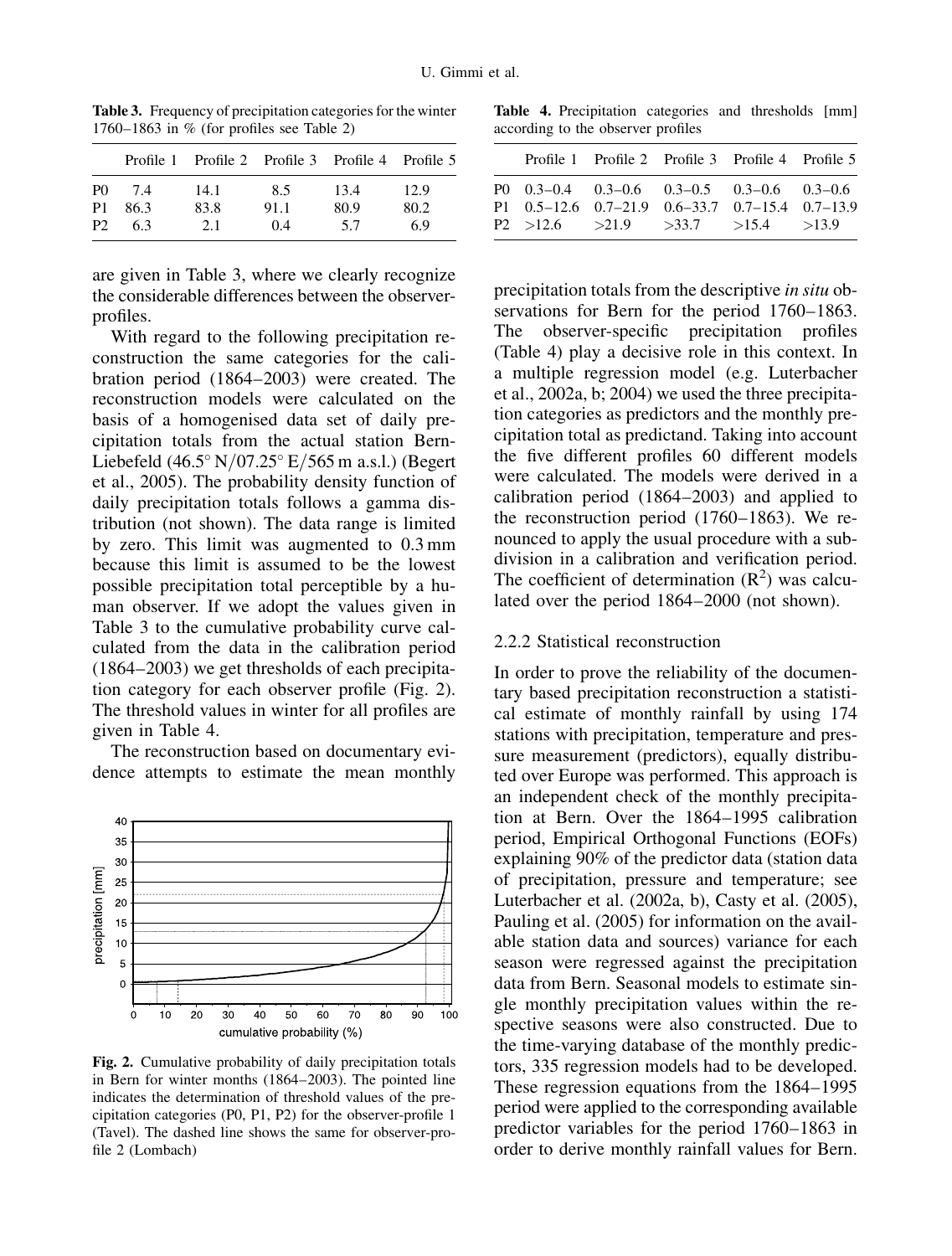For a detailed mathematical treatment of the reconstruction method, the reader is referred to Luterbacher et al. (2002a, b; 2004) and Pauling et al. (2005).

Uncertainty ranges for the predicted precipitation values were computed in terms of  $\pm 2$  standard errors using statistics from the calibration period. SE quantifies the uncertainty in the regression coefficients and the residual variance that is not captured by the reconstructions (e.g. Mann et al., 1998; von Storch and Zwiers, 1999; Briffa et al., 2001, 2002; Jones et al., 2001; Luterbacher et al., 2002a, b; 2004; Xoplaki et al., 2005). Prediction for each model is obtained by fitting a regression model with the predictor data available for that particular month.

# 3. Results

The reconstruction based on documentary evidence results in a monthly precipitation series for Bern from 1760 to 1863. Completed with the existing measured climatological data from 1864 to date from the Swiss meteorological service, MeteoSwiss (Bantle, 1989; Begert et al., 2005), one of the most extended precipitation time series is obtained. This section presents the analysis of the seasonal low frequency precipitation dynamics with a focus on extreme periods (Fig. 3). Gaps in the observation records (August 1766–1776, 1785 March to June and 1790–1796) were completed with the results from the statistical reconstruction. A critical assessment of the quality of the time series is given in the Sect. 4.

Winter: The 1804 to 1809 winters show above normal (reference period 1901–2000) precipitation totals. Other wet winters were frequently noted in the late 1860s and the 1870s as well as in the 1950s and the 1960s. The enormous snowfalls in January and February 1951 led to disastrous avalanches with almost 100 causalities in the Swiss Alps (Laternser and Ammann, 2002). An extended very wet period occurred





Fig. 3. Seasonal precipitation totals (calculated from monthly values) 1760–2003 (solid lines). The thick lines show the 30-year low pass (Gaussian) filtered values. Seasonal mean and the upper and lower 2 SD of the period 1901–2000 are indicated with dashed lines. Differences in the data quality are indicated at the top of the diagram (1: reconstruction based on documentary evidence, 2: statistical reconstruction, 3: measured data)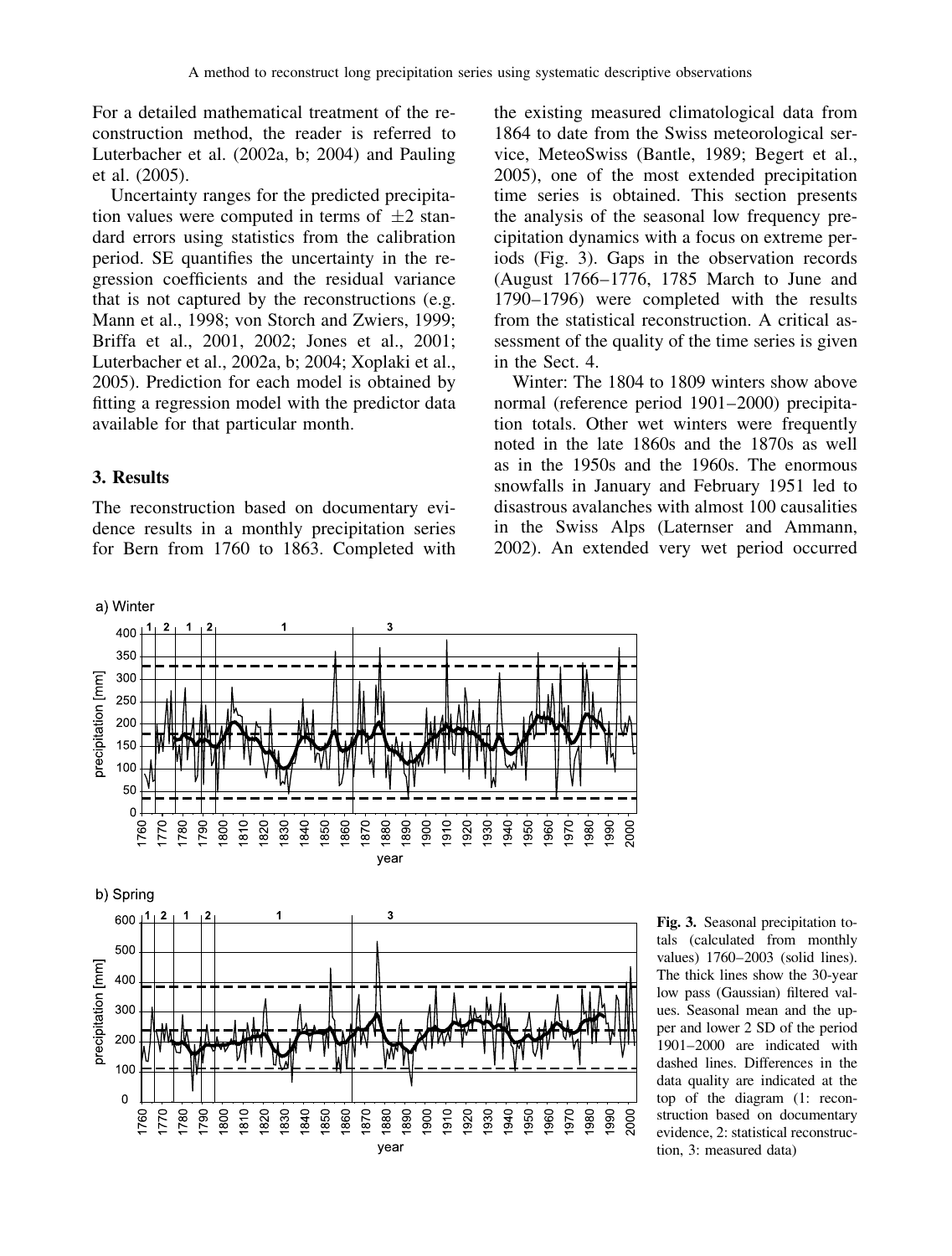U. Gimmi et al.









from the late 1970s to the end of the 1980s. The wettest winter over the whole period was 1910 with a precipitation total of around 390 mm, more than double of the  $20<sup>th</sup>$  century mean (181 mm).

There is evidence of generally drier conditions in the first half of the  $19<sup>th</sup>$  century. During the 1812–1836 period, the precipitation totals only slightly exceeded the  $20<sup>th</sup>$  century mean in four winters. Another extended dry period occurred in the 1940s. The driest winter was 1964 with a precipitation total of only 32 mm.

Spring: The most extended wet period appeared from the late 1970s to 1990. Extremely wet springs occurred as well in two consecutive springs in the late 1870s (1876 and 1877). The precipitation surplus in spring 1876 (535 mm)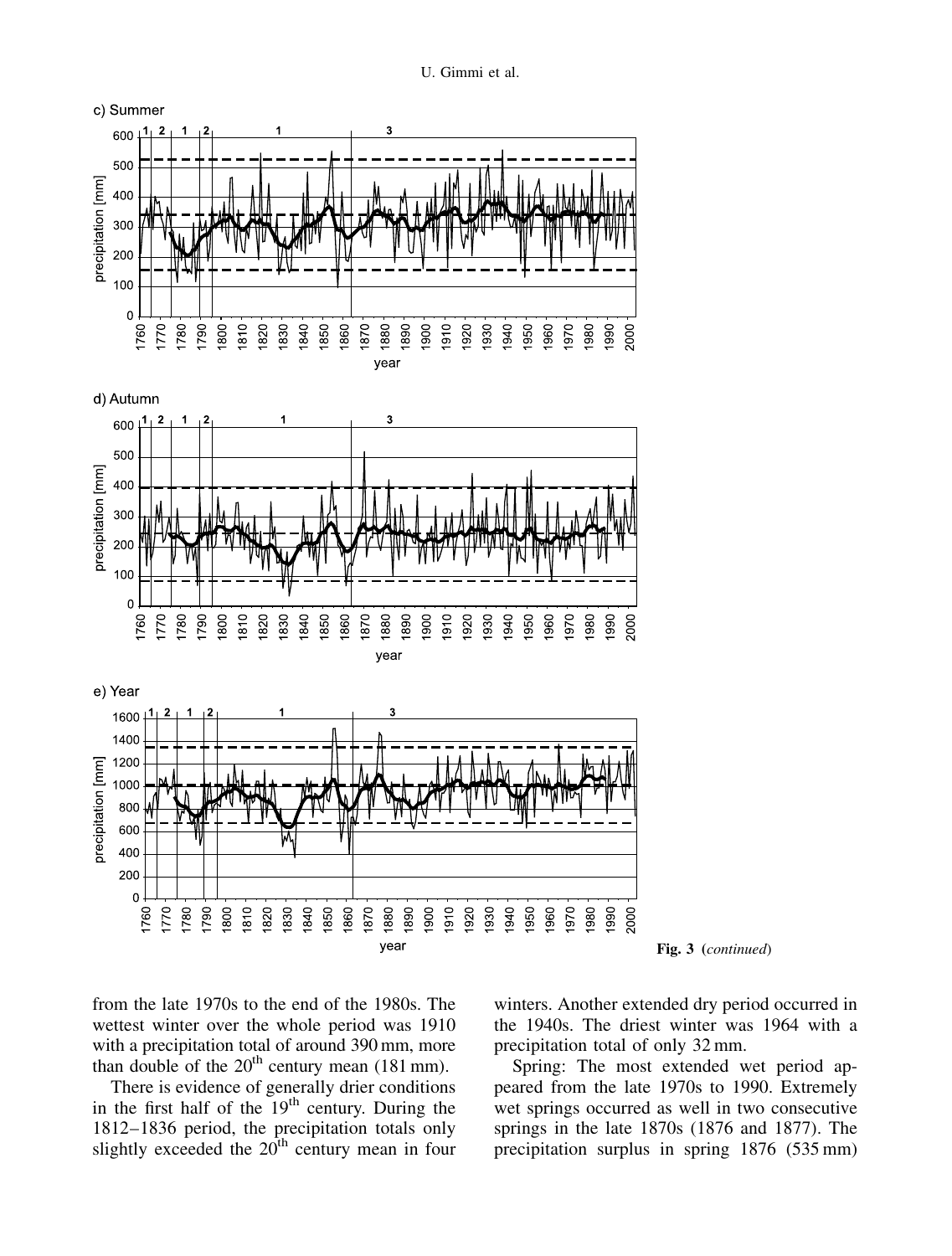connected with an extremely wet June led to disastrous floods in early summer (Pfister, 1999; Pfister and Schmid, 2000). There is evidence of wetter springs over the last around 60 years of the record.

Over the first around 120 years there is evidence of generally drier conditions. An exceptionally extended dry phase appeared from the mid 1780s to the mid 1830s. Shorter dry periods were identified from 1880 to the end of the century and from the early 1940 to the beginning of the 1960s. The driest spring occurred in 1893 with a precipitation total of 53 mm (average of the  $20^{th}$  century: 247 mm). In April 1893 absolutely no precipitation was measured.

Summer: After the two summer precipitation minima in the  $18<sup>th</sup>$  and  $19<sup>th</sup>$  century, there is a strong and significant upward trend of around  $+80 \text{ mm}/\text{decade}$  (1776–1805 and 1826–1855, respectively). A short, but strongly distinctive wet period occurred in the first half of the 1850s. The late 1840s and the early 1850s are notorious for their high frequency of severe floods: Between 1849 und 1855 Lake Constance flooded its banks no less than four times. The communities situated at the shore of Lake Zürich made a lawsuit against the Canton. They argued that the high frequency of floods in the late 1840s and early 1850s needed to be blamed on an improper regulation of the sluices which had been installed at the entrance of the lake in 1842. A climatological expertise highlighted climatic variability as the effective cause (Wetli, 1885). Moreover it was demonstrated that agriculture was particularly suffering from the meteorological conditions in the early 1850. Grain prices soared (Pfister, 1988) what has triggered huge waves of overseas emigration in Switzerland and southern Germany (von Hippel, 1992; Ritzmann-Blickenstorfer, 1997). Wet conditions were registered from the late 1920s to 1940. The wettest summer of the whole period was noted in 1938 with 557 mm of rainfall.

Predominantly dry summers occurred from the mid 1770s to the 1790s and from 1820s to the end of the 1840s as well as from the late 1850s to 1870 and in the 1890s. The driest summer was recorded in 1857 with a precipitation total of 97 mm (average of the  $20^{th}$  century: 343 mm). As for winter, there is no significant trend within the entire  $20<sup>th</sup>$  century.

Autumn: Exceptionally wet autumns occurred in the early 1850s. Taking into account a certain time-lag of glacier response, this shows a good accordance with the last glacier maximum in the late 1850s in the Swiss Alps (Zumbühl and Holzhauser, 1988), even more, if we take into consideration the frequently wet springs and summers in the early 1850s. Another wet phase appeared from 1870 to the mid 1880s. In the autumn of 1870, 517 mm of precipitation was measured (average of the  $20<sup>th</sup>$ century: 243 mm).

The autumns of the 1806–1835 period became slightly drier. The driest autumn of the whole period was registered in 1833 with a precipitation total of 34 mm. Another period with frequently dry autumns appeared from the late  $1850s$  to  $1870$ . In the  $20<sup>th</sup>$  century drier phases were observed from the mid 1950s to the mid 1960s.

Year (January to December): Extremely high precipitation totals were registered in two subsequent years in 1853 and 1854. 1853 was the wettest year of the whole period with a precipitation sum of  $1514 \text{ mm}$  (average of the  $20^{\text{th}}$  century: 1013 mm). The same phenomenon appeared again to a similar extend in 1876 and 1877. Increased precipitation totals were registered in the late 1970s and early 1980s.

From the mid 1770s to the end of the 1780s predominantly dry conditions were noted. The most striking feature is the decrease of the annual precipitation in the first decades of the  $19<sup>th</sup>$  century reaching the driest decade in the 1830s. Mainly winter and autumn contribute to this trend towards drier conditions. 1834 was the driest year of the whole period with a precipitation total of around 370 mm. Other dry phases were noted from the late 1850s to the mid 1860s, in an extended period from the 1880s to the end of the century and in the 1940s. Generally, the average precipitation totals in the late  $18<sup>th</sup>$  and the  $19<sup>th</sup>$  century tend to be lower than in the  $20^{th}$  century (1760–1900: 876 mm, 1901–2000: 1013 mm).

# 4. Discussion

In order to check the reliability of the reconstruction based on documentary evidence a comparison with the statistical reconstruction was carried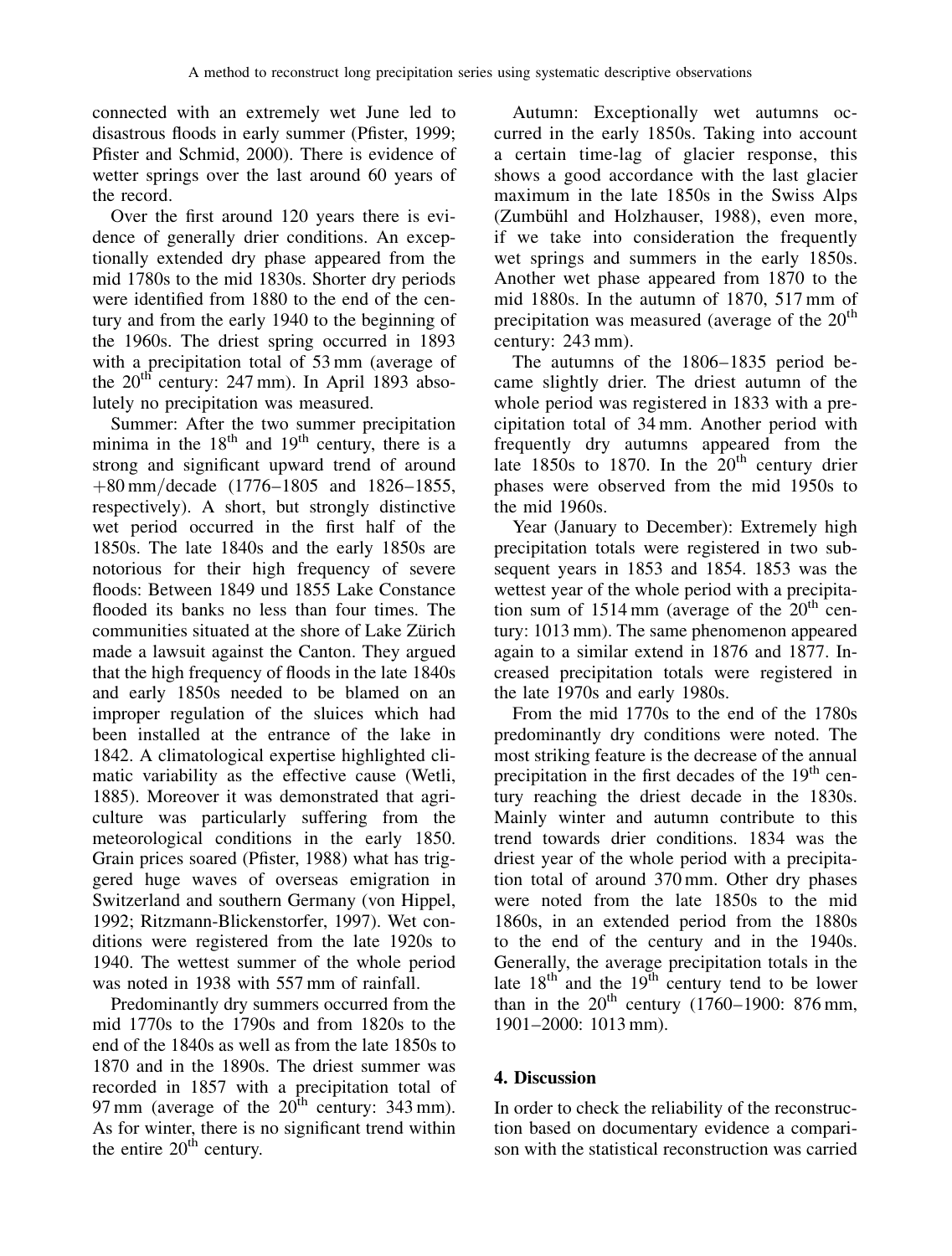Table 5. Spearman correlations between reconstruction based on documentary evidence and statistical reconstruction for the periods 1864–1995 and 1760–1863 (sign. corr,  $\alpha = 1\%$  are in bold). Latter periods include several gaps (1766–1776, 1790–1796)

|              | 1760–1863 | 1864–1995 |
|--------------|-----------|-----------|
| Winter (DJF) | 0.42      | 0.91      |
| Spring (MAM) | 0.25      | 0.86      |
| Summer (JJA) | 0.28      | 0.88      |
| Autumn (SON) | 0.32      | 0.89      |

out. Table 5 shows the Spearman correlation coefficients between the two reconstructions over the 1760–1863 and 1864–1995 periods. Due to the improved quality of the statistical reconstruction as a result of maximum station availability, the correlations are stronger in the post-1864 period. In both periods the highest correlations were found in winter. In this season, large-scale advective weather patterns are relevant for the precipitation totals of Bern. In contrast, locally restricted convective precipita-

a) Winter 150

tion events (e.g. thunderstorms) are dominant in summer.

The average seasonal precipitation totals of the reconstruction based on documentary evidence are represented in Fig. 4 together with the 2 standard errors (SE) from the statistical approach. The 2 SE of the statistical reconstruction were considered as the reference for the reliability of the reconstruction based on documentary evidence. The more station series are available the narrower is the spread of the 2 SE. Over most periods the reconstruction based on documentary evidence lies inside the confidence interval of the statistical reconstruction. In general we note the largest differences between the two reconstruction approaches in summer and spring (dominance of local convective precipitation events). The statistical approach is not able to take into account such spatial limited events as the reconstruction based on documentary evidence does. The direct reference to the simultaneous weather conditions is the main advantage of the recon-



Fig. 4. Seasonal mean precipitation 1760–1863 (calculated from monthly values): reconstruction based on documentary evidence (solid line), 2 standard errors of the statistical reconstruction (dashed lines)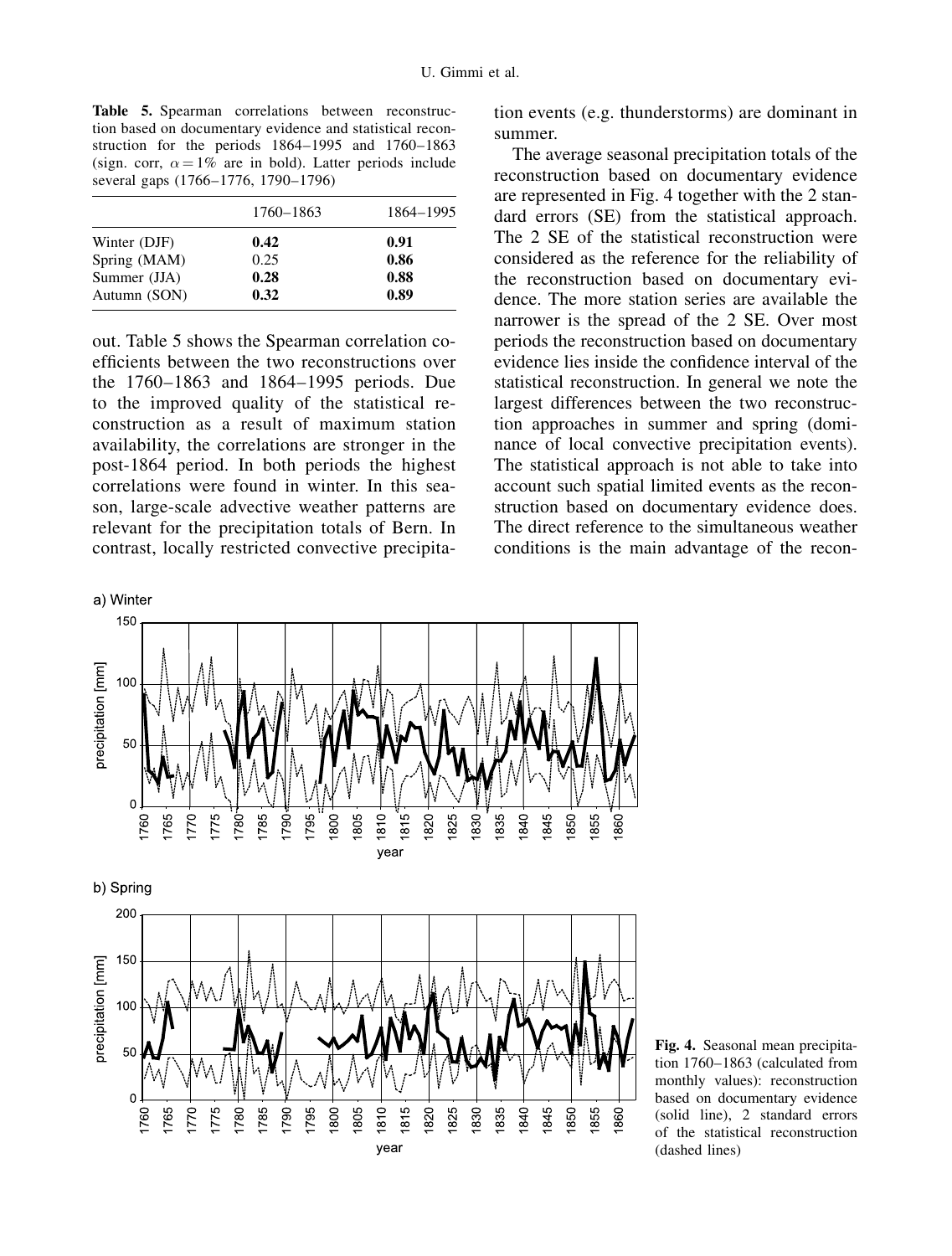

year

Fig. 4 (continued)

struction based on documentary evidence. The differences between the reconstructions in the observation period of Trechsel (1826–1846) are remarkable. In all seasons the precipitation total estimated by the reconstruction based on documentary evidence lies mainly near the lower 2 standard errors of the statistical reconstruction. We assume that the documentary approach with Trechsel's profile estimates systematically too low precipitation totals. The reason could be that Trechsel's observations do not have the same quality as the other records. On one hand this is surprising because Trechsel was the founder of the astronomical and meteorological observatory in Bern. On the other hand it is understandable because Trechsel had to cover the whole field of astronomy, mathematics and physics. This fact has to be taken into consideration with the interpretation of the results. Another problem of the reconstruction based on documentary evidence appears in the transitional months (March, April and October, November) because heavy

rainfalls as well as heavy snowfalls occur. We assigned both events to the same category of precipitation intensity (see Sect. 2). However, heavy rain can produce much higher precipitation totals than heavy snowfall. As an extreme example the precipitation conditions in November 1854 have to be mentioned. Altogether, Wolf registered 18 days with precipitation, 7 of them with heavy snowfall, but not a single day with heavy rain. The reconstruction based on documentary evidence technique estimates a monthly precipitation total of 307 mm, which is likely strongly overestimated. The statistical reconstruction estimates a value some 200 mm lower. Hence, we have to be cautious in interpreting single wet months in early spring and late autumn.

It is often argued that eye observations are not complete because observers may have overlooked short rains or snow-falls during the night. However, this shortcoming should not be overestimated in the present context. It is assured that all observers regularly had noted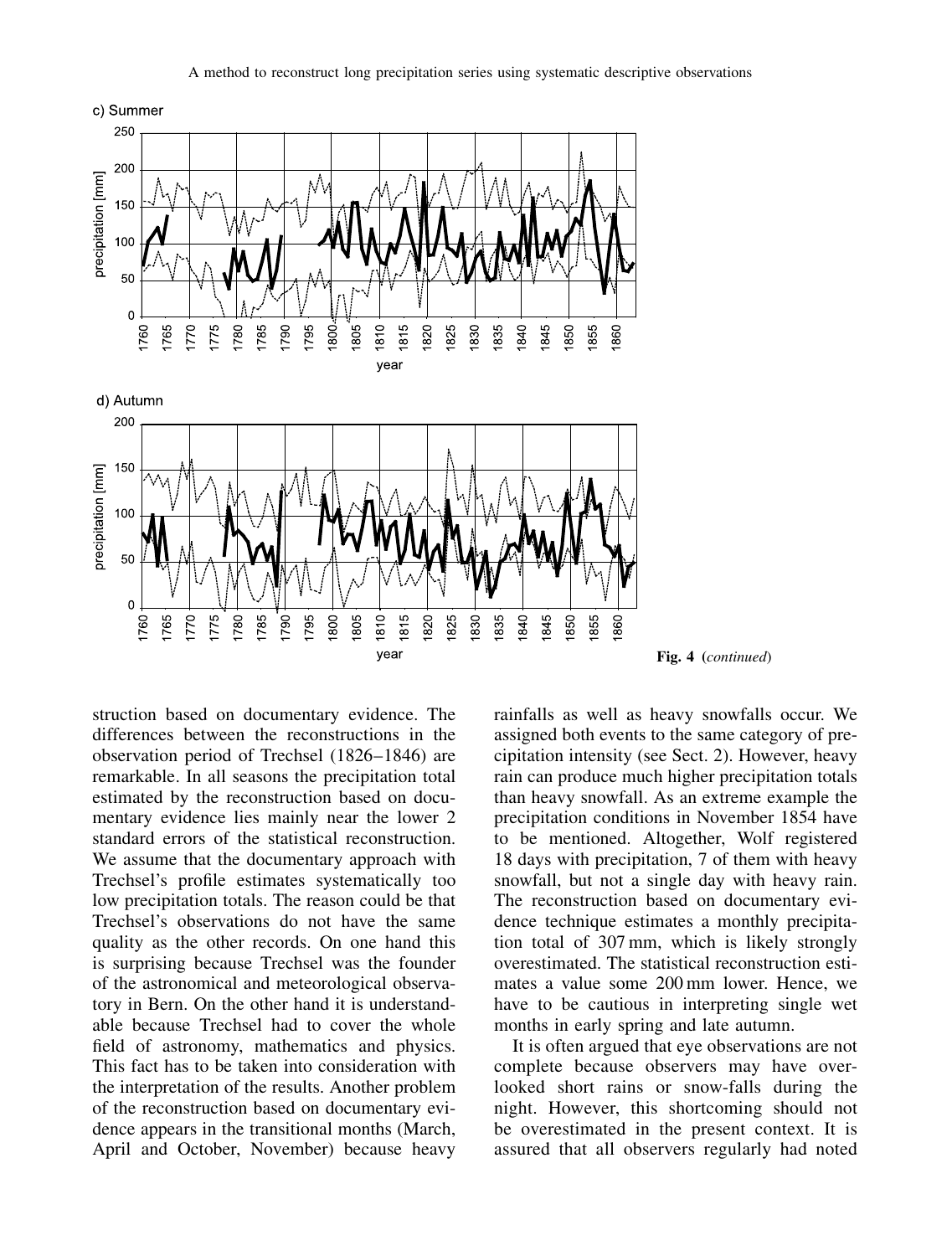heavy precipitation events (e.g. thunderstorms) even during the night. Nevertheless it can not be excluded that some specific events were not registered.

One of the main objectives of our work was to develop a method which is applicable to similar documentary data. For example, several records with the same characterization of precipitation observations exist in Wolf's compilation of weather records for Switzerland (SMB, 1864–1880).

# 5. Conclusions

A quantitative monthly precipitation series for Bern was reconstructed using a new technique based on systematic descriptive records from 1760 to 1863. The use of in situ observations enables to take into consideration the regional aspect of precipitation events. Every observer had his own personal style to fill out his diary. To avoid an observer-specific bias in the reconstructions observer-specific precipitation profiles were defined. The independence of the data allows the verification with a statistical reconstruction approach based on existing precipitation, temperature and pressure series from all over Europe. The comparison between these two approaches underpins the reliability of the reconstruction based on documentary evidence.

Completed with instrumental records from 1864 to date it was possible to analyse the precipitation conditions in Bern for the last 240 years. We find a period with below normal precipitation totals in all seasons in the last 20 years of the  $18<sup>th</sup>$  century, in the 1820s and the 1830s. Considerably increased precipitation totals occurred in the early 1850s and late 1870s, above all in spring, summer and autumn. In general, the annual precipitation totals tend to be higher in the  $20^{th}$  century than in the late  $18^{th}$  and  $19^{th}$ century, which is possibly linked to warmer climate conditions and changes in atmospheric circulation patterns.

This reconstruction approach might be applied to other series of daily weather observations. In several parts of the world, in particular in Europe and in the US, an increasing total of detailed weather observations is known from the early eighteenth century. Mostly, such observations are found in instrumental diaries in which barometric

and thermometric readings are recorded but which do not include measurements of precipitation. Three conditions must be met in order to make such an assessment of precipitation worthwhile:

- 1. The qualitative observations need to be sufficiently detailed in order to distinguish different degrees of rainfall duration and intensity.
- 2. The observations need to be sufficiently continuous.
- 3. Measurements of precipitation should be available from the same or a neighbouring station from a later date, in order to calibrate the qualitative observations and to get a long precipitation series as a final result.

Elaborating a number of long precipitation records for selected stations equally distributed over Europe would provide a better skill in reconstructing large-scale precipitation fields back in time (Pauling et al., 2005; Luterbacher et al., 2005). At the same time such series are needed to investigate historical floods and economic impacts of past climate in central Europe and in the Mediterranean (Pfister, 1988, 2005; Xoplaki et al., 2001; Thorndycraft et al., 2003; Brázdil et al., 2005).

## Acknowledgements

This work was supported by the Swiss National Science Foundation through its NCCR Climate. The authors thank Andreas Pauling, David Frank and Matthias Bürgi for their comments on earlier drafts of this paper. We wish to thank the reviewers for their constructive comments and additions that helped to improved the quality of the paper. The monthly precipitation series of Bern is available on request from the corresponding author.

## **References**

- Akkemik Ü, Dağdeviren N, Aras A (2005) A preliminary reconstruction (A.D. 1635–2000) of spring precipitation using oak tree-rings in the western Black Sea region of Turkey. Int J Biometeorol 49: 297–302. DOI 10.1007= s00484-004-0249-8
- Akkemik U, Aras A (2005) Reconstruction (1689–1994 AD) of April–August precipitation in the southern part of central Turkey. Int J Climatol 25: 537–548. DOI 10.1002/joc.1145
- Alcoforado MJ, Nuñes MF, Garcia JC, Taborda JP (2000) Temperature and precipitation reconstructions in southern Portugal during the Late Maunder Minimum (1675 to 1715). Holocene 10: 333–340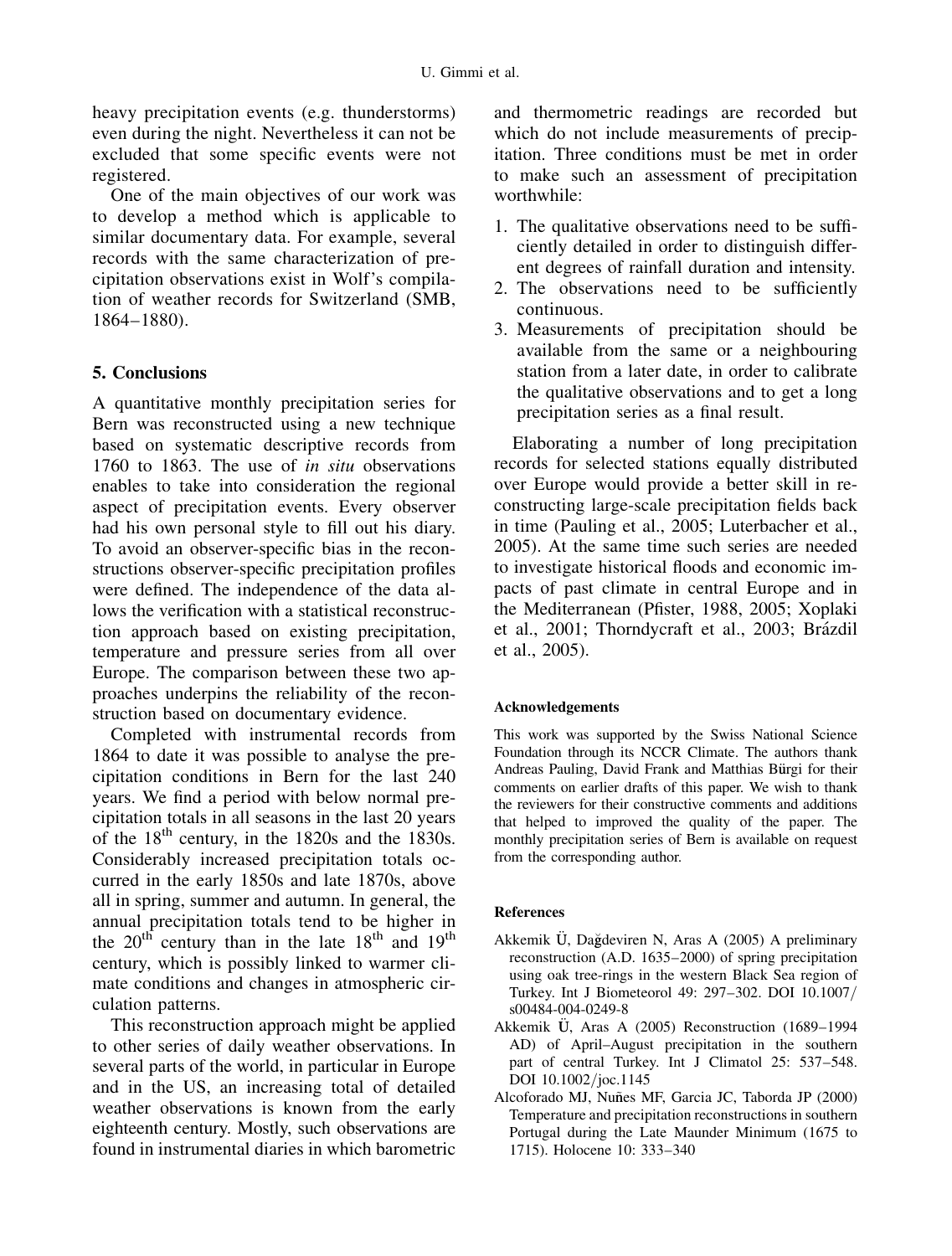- Auer I, Böhm R, Schöner W (2001) Austrian long-term climate 1767–2000. Österreichische Beiträge zu Meteorologie und Geophysik 25. Wien, 147 pp
- Auer I, Böhm R, Jurkovic A, Orlik A, Potzmann R, Schöner W, Ungersböck M, Brunetti M, Nanni T, Maugeri M, Briffa K, Jones P, Efthymiadis D, Mestre O, Moisselin JM, Begert M, Brázdil R, Bochnicek O, Cegnar, T, Gajic-Capka M, Zaninovic K, Majstorovic Z, Szalai S, Szentimrey T, Mercalli L (2005) A new instrumental precipitation dataset for the greater Alpine region for the period 1800–2002. Int J Climatol 25: 139–166
- Bantle H (1989) Programmdokumentation Klima-Datenbank am RZ-ETH Zürich. Zürich: Swiss Meteorological Institute
- Baron W, Smith DC, Borns HW Jr, Fastook J, Brigdes AE (1980) Long-time Series Temperature and Precipitation Records for Maine, 1808–1978. Life Sciences and Agriculture Experiment Station, Univ. of Maine at Orono, Bulletin, 771: 255 pp
- Barriendos M (1997) Climatic variations in the Iberian Peninsula during the late Maunder Minimum (AD 1675–1715): an analysis of data from rogation ceremonies. Holocene 7: 105–111
- Begert M, Schlegel T, Kirchhofer W (2005) Homogeneous temperature and precipitation series of Switzerland from 1864 to 2000. Int J Climatol 25: 65–80
- Bradley RS, Jones PD (1993) Little Ice Age summer temperature variations: their nature and relevance to recent global warming trends. Holocene 3: 367–376
- Brázdil R (1990) Climatic fluctuations in Bohemia from the 16<sup>th</sup> century until the present. Theor Appl Climatol 42: 121–128
- Brázdil R (1996) Reconstruction of past climate from historical sources in the Czech Lands. In: Jones PD, Bradley RS, Jouzel J (eds) Climate variations and forcing mechanisms of the last 2000 years. Springer, pp 409–431
- Brázdil R, Štěpánkova P, Kyncl T, Kyncl J (2002) Fir treering reconstruction of March–July precipitation in southern Moravia (Czech Republic), 1376–1996. Climate Res 20: 223–239
- Brázdil R, Valášek H, Macková J (2003) Climate in the Czech Lands during the 1780s in light of the daily weather records of parson Karel Bernhard Hein of Hodonice (south-western Moravia): comparison of documentary and instrumental data. Climatic Change 60: 297–327
- Brázdil R, Pfister C, Wanner H, von Storch H, Luterbacher J (2005) Historical climatology in Europe – The State of the Art. Climatic Change 70: 363–430
- Briffa KR, Osborn TJ, Schweingruber FH, Harris IC, Jones PD, Shiyatov SG, Vaganov EA (2001) Low-frequency temperature variations from a northern tree-ring-density network. J Geophys Res 106: 2929–2941
- Briffa KR, Osborn TJ, Schweingruber FH, Jones PD, Shiyatov SG, Vaganov EA (2002) Tree-ring width and density data around the Northern Hemisphere: part 2, spatio-temporal variability and associated climate patterns. Holocene 12: 759–789
- Camuffo D (1984) Analysis of the series of precipitation at Padova, Italy. Climatic Change 6: 57–77
- Camuffo D, Bernardi A, Ongaro A (1991) Long-term variations of the precipitation in Northern Italy. In: Recent Climatic Changes (1800–1990) and Prospects for the 21st Century. Proceedings of the Italian Geographical Society Conference, Rome 5–6 April 1990. Memorie della Societa Geografica Italiana 46: 363–384
- Camuffo D, Jones PD (2002) Improved understanding of past climatic variability. From early daily european instrumental sources. Climatic Change 53: 1–4
- Casty C, Wanner H, Lutherbacher J, Esper J, Böhm R (2005) Temperature and precipitation variability in the European Alps since 1500. Int J Climatol 25: 1855–1880
- Cook ER, Meko DM, Stahle DW, Cleaveland MK (1999) Drought reconstruction for the continental United States. J Climate 12: 1145–1163
- Craddock JM (1977) A homogenized record of monthly rainfall totals for Norwich for the years 1836 to 1976. Meteorol Mag 106: 267–278
- D'Arrigo RD, Cullen HM (2001) A 350-year (AD 1628–1980) reconstruction of Turkish precipitation. Dendrochronologia 19: 167–177
- Dozenten (1984) Die Dozenten der bernischen Hochschule. Ergänzungsband zur Hochschulgeschichte Berns 1528–1984. Bern (without publisher), 272 pp
- Druckenbrod D, Mann M, Stahle D, Cleaveland M, Therell M, Shugart H (2003) Late-Eighteen-Century precipitation reconstructions from James Madison's Montpelier plantation. Bull Amer Meteor Soc 84: 1233–1247
- Garcia AM, Butler CJ, Cardwell D, Coughlin ADS, Donnelly A, Fee DT, Hickey KR, Morrow B, Taylor T (2002) Meteorological data recorded at Armagh Observatory: Volume I – Daily, Monthly and Annual Rainfall  $1838-2001$ : 6 pp (available through: http://climate. arm.ac.uk/calibrated/rain/index.html)
- García Herrera R, Macías A, Gallego D, Hernández E, Gimeno L, Ribera P (2003) Reconstruction of the precipitation in the Canary Islands for the period 1595–1836. Bull Amer Meteor Soc 84: 1037–1039
- Glaser R (2001) Klimageschichte Mitteleuropa. 1000 Jahre Wetter, Klima, Katastrophen. Darmstadt: Primus Verlag, 227 pp
- Graf JH (1886) Die Naturforschende Gesellschaft in Bern. Ein Rückblick auf die Geschichte dieses Vereins bei Anlass der Feier des 100jährigen Bestehens. Bern, 21pp
- Häberli F (1959) Samuel Studer (1757–1834). Ein Beitrag zur Geschichte der Naturwissenschaften und des Naturhistorischen Museums in Bern. Schriften der Burgerbibliothek, Bern
- von Hippel W (1992) Wirtschafts- und Sozialgeschichte 1800 bis 1918. Handbuch der baden-württembergischen Geschichte 3: 477–784
- Jones PD, Conway D (1997) Precipitation in the British Isles: an analysis of area-average data updated to 1995. Int J Climatol 17: 427–438
- Jones PD, Osborn TJ, Briffa KR (2001) The evolution of climate over the last millennium. Science 292: 662–667
- Katsoulis BD (1989) Analysis of the long-term precipitation series at Athens, Greece. Climatic Change 14: 263–290
- Laternser M, Ammann W (2002) Der Lawinenwinter von 1951 und seine Auswirkungen in der Schweiz.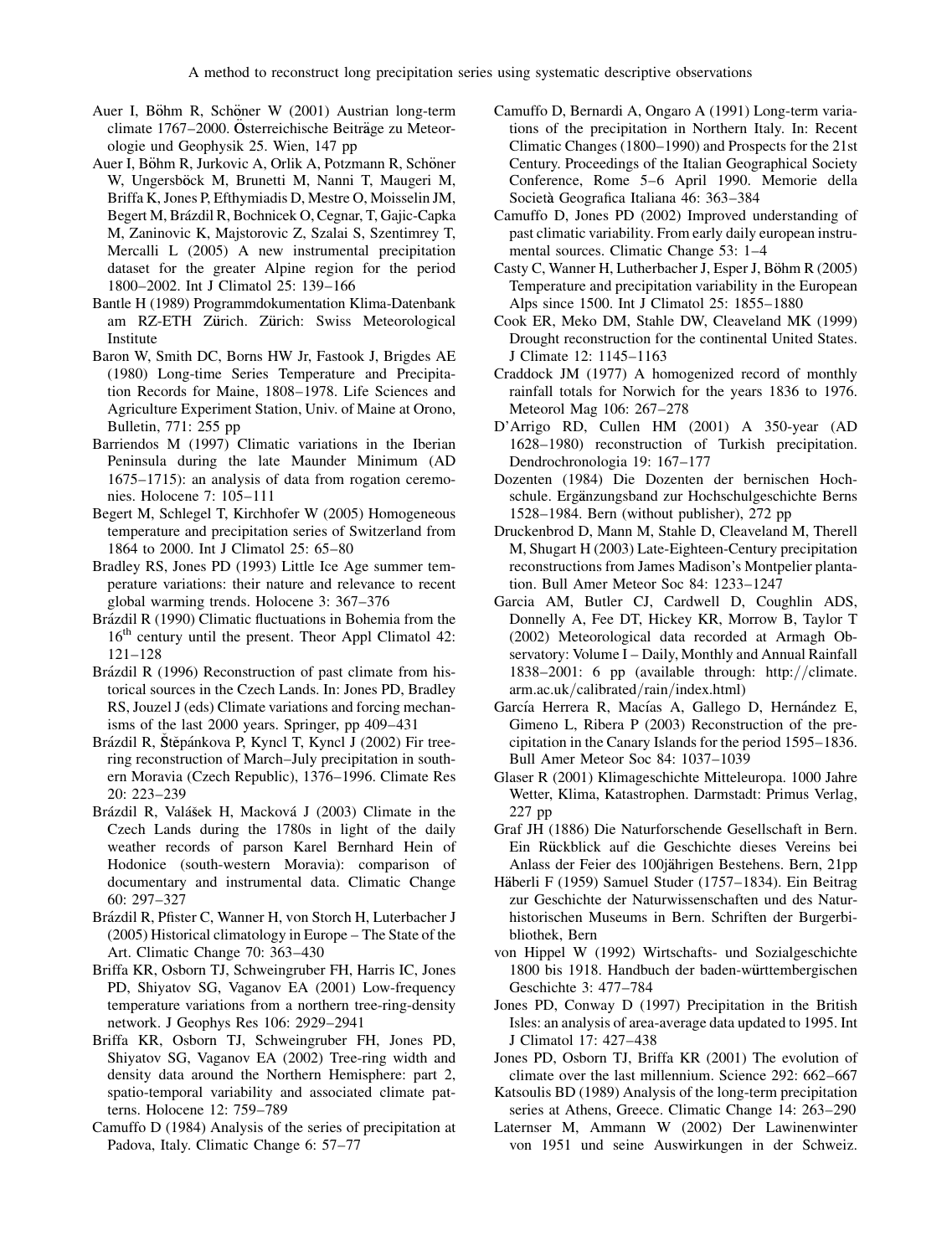In: Pfister C (ed) Am Tag danach. Zur Bewältigung von Naturkatastrophen in der Schweiz 1500–2000. Bern, S153–S168

- Lean J, Beer J, Bradley R (1995) Reconstruction of solar irradiance since 1610: Implications for climate change. Geophys Res Lett 22: 3195–3198
- Lewis RPW (1977) Rainfall recording in the British Isles 1677–1977. Meteorol Mag 1977: 378–381
- Luterbacher J, Xoplaki E, Dietrich D, Jones P, Davies T, Portis D, Gonzales-Ruoco J, von Storch H, Gyalistras D, Casty C, Wanner H (2002a) Extending North Atlantic Oscillation Reconstructions back to 1500. Atmos Sci Lett: 114–124, 10.1006/asle.2001.0044
- Luterbacher J, Xoplaki E, Dietrich D, Rickli R, Jacobeit J, Beck C, Gyalistras D, Schmutz C, Wanner H (2002b) Reconstruction of sea-level pressure fields over the eastern North Atlantic and Europe back to 1500. Clim Dynam 18: 545–561
- Luterbacher J, Dietrich D, Xoplaki E, Grosjean M, Wanner H (2004) European seasonal and annual temperature variability, trends, and extremes since 1500. Science 303: 1499-1503. DOI 10.1126/science.1093877
- Luterbacher J, and 43 co-authors (2006) Mediterranean climate variability over the last centuries; a review. In: Lionello P, Malanotte-Rizzoli P, Boscolo R (eds) The Mediterranean climate: an overview of the main characteristics and issues. Elsevier: 27–148
- Mann M, Bradley R, Hughes M (1998) Global-scale temperature patterns and climate forcing over the past six centuries. Nature 392: 779–787
- Masson-Delmotte V, Raffalli-Delerce G, Danis PA, Yiou P, Stievenard M, Guibal F, Mestre O, Bernard V, Goosse H, Hoffmann G, Jouzel J (2005) Changes in European precipitation seasonality and in drought frequencies revealed by a four-century-long tree-ring isotopic record from Brittany, western France. Clim Dynam 24: 57–69
- Pauling A, Luterbacher J, Casty C, Wanner H (2005) 500 years of gridded high-resolution precipitation reconstructions over Europe and the connection to large-scale circulation. Clim Dynam, DOI 10.1007/s00382-005-0090-8
- Pfister C (1975) Agrarkonjunktur und Witterungsverlauf im westlichen Schweizer Mittelland 1755–1797. Ein Beitrag zur Umwelt- und Wirtschaftsgeschichte des 18. Jahrhunderts. Bern: Lang, 229 pp. plus Appendix (46 unnumbered pages)
- Pfister C (1977) Zum Klima des Raumes Zürich im späten 17. und frühen 18. Jahrhundert. Vierteljahrsschrift der Naturforschenden Gesellschaft Zürich 4/1977: 447–471
- Pfister C (1988) Fluctuations du climate et prix céréaliers en Europe 16ème–20ème siècles. Annales E.S.C  $43/1$ :  $25 - 53$
- Pfister C (1999) Wetternachhersage: 500 Jahre Klimavariationen und Naturkatastrophen (1496–1995). Bern: Verlag Haupt, 304 pp
- Pfister C, Brázdil R (1999) Climatic variability in sixteenthcentury Europe and its social dimension: a synthesis. Climatic Change 43: 5–53
- Pfister C, Schmid F (2000) Historische Analogfälle. Bundesamt für Wasser und Geologie (BWG) (ed) Hochwasser 1999. Analyse der Ereignisse. Bern, pp 121–126
- Pfister C (2005) Weeping in the snow the second period of Little Ice Age-type crises, 1570 to 1630. In: Behringer W, Lehmann H, Pfister C (eds) Kulturelle Konsequenzen der Kleinen Eiszeit – Cultural consequences of the Little Ice Age. Göttingen: Akademie Verlag, S31-S85
- Ritzmann-Blickenstorfer H (1997) Alternative Neue Welt: die Ursachen der schweizerischen Überseeauswanderung im 19. und frühen 20. Jahrhundert. Zürich: Chronos, 719 pp
- Rodrigo FS, Esteban-Parra MJ, Pozo-Vázquez D, Castro-Díez Y (1999) A 500-year precipitation record in Southern Spain. Int J Climatol 19: 1233–1253
- Rodrigo FS, Esteban-Parra MJ, Pozo-Vázquez D, Castro-Díez Y (2001) A reconstruction of the winter North Atlantic Oscillation Index back to AD 1501 using documentary data in Southern Spain. J Geophys Res 106: 14805–14818
- Rodrigo FS (2002) Changes in climate variability and seasonal rainfall extremes: a case study from San Fernando (Spain), 1821–2000. Theor Appl Climatol 72: 193–207
- Sammlung (1884) Sammlung Bernischer Biographien, herausgegeben von dem Historischen Verein des Kantons Bern. Vol. 1. Bern: Dalp, 645 pp
- Saz MA (2004) Temperaturas y precipitaciones en la mitad norte de España desde el siglo XV. Estudio dendroclimático. Consejo de Protección de la Naturaleza, Diputación General de Aragon, Zaragoza, 294 pp
- Schmith T, Alexanderson H, Iden K, Tuomenvirta H (1997) North Atlantic-European pressure observations 1868–1995 (WASA dataset version 1.0). Technical Report 97-3, Danish Meteorological Institute, Copenhagen
- Schüepp M (1991) The precipitation series of Gr. St. Bernard and Geneva since 1818. Theor Appl Climatol 1991: 139–142
- SMB [Schweizerische Meteorologische Beobachtungen] (1864–1880). Schweizerische Meteorologische Central-Anstalt (Ed.), Bern
- Slonosky V (2002) Wet winters, dry summers? Three centuries of precipitation data from Paris. Geophys Res Lett 29: 1895–1898
- von Storch H, Zwiers FW (1999) Statistical analysis in climate research. Cambridge University Press, 484 pp
- Tabony RC (1981) A principal component and spectralanalysis of European rainfall. J Climatol 1: 283–294
- Tarand A (1993) Precipitation time series in Estonia in 1751–1990. Zeszyty Naukowe Uniwersytetu Jagiellonskiego, Prace Geograficzne: 139–149
- Thorndycraft VR, Benito G, Barriendos M, Llasat MC (2003) Paleofloods, historical data and climatic variability. Applications in flood risk assessment. Madrid: Centro de Ciencias Medioambientales (CSIC), 378 pp
- Till C, Guiot J (1990) Reconstruction of precipitation in Morocco since 1100 AD based on Cedrus atlantica treering widths. Quaternary Res 33: 337–351
- Touchan R, Meko D, Hughes MK (1999) A 396-year reconstruction of precipitation in southern Jordan. J Americ Wat Res Ass 35: 49–59
- Touchan R, Garfin GM, Meko DM, Funkhouser G, Erkan N, Hughes MK, Wallin BS (2003) Preliminary reconstructions of spring precipitation in southwestern Turkey from tree-ring width. Int J Climatol 23: 157–171